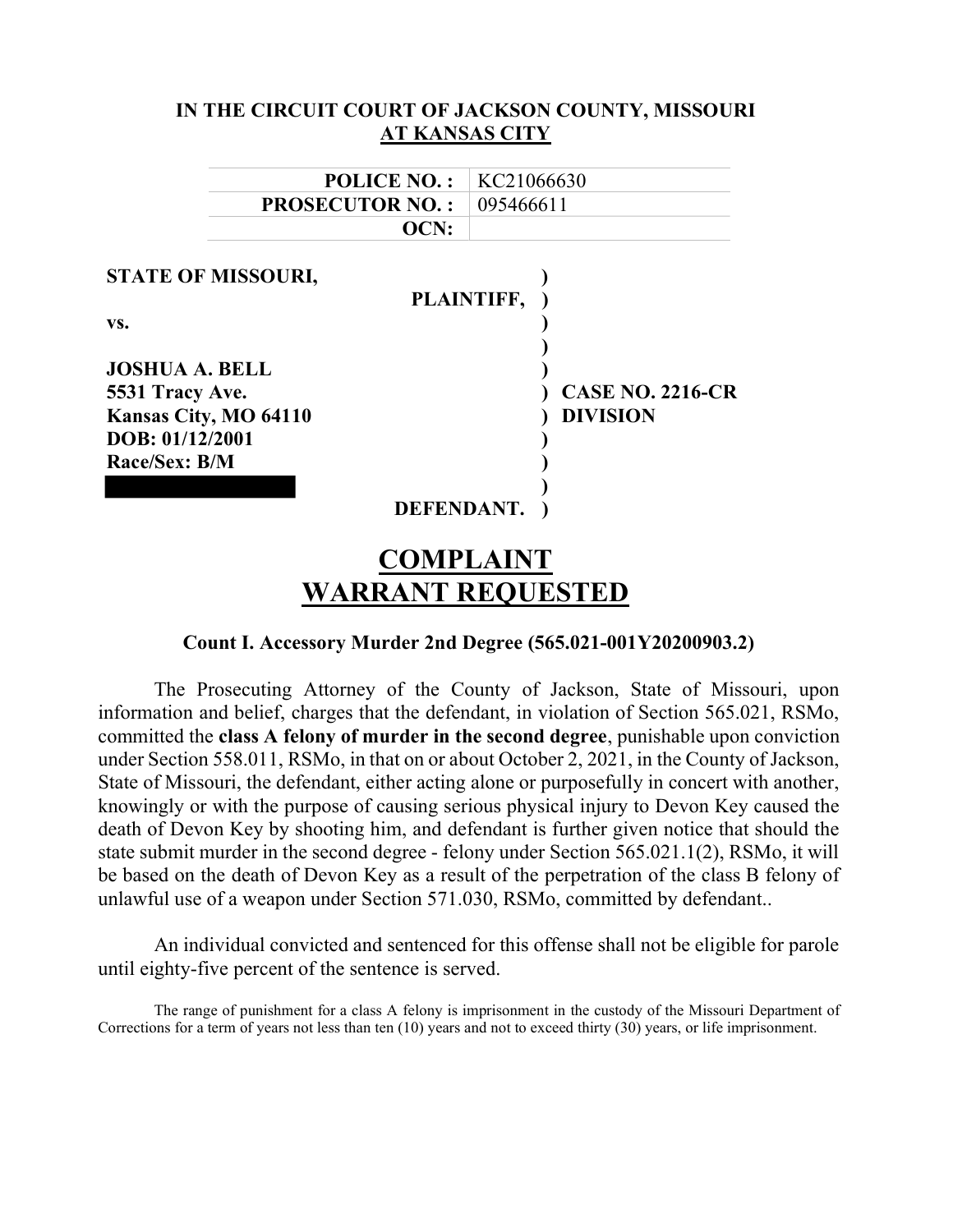# Count II. Armed Criminal Action (571.015-001Y20205213.0)

The Prosecuting Attorney of the County of Jackson, State of Missouri, upon information and belief, charges that the defendant, in violation of Section 571.015, RSMo, committed the felony of armed criminal action, punishable upon conviction under Section 571.015.1, RSMo, in that on or about October 2, 2021, in the County of Jackson, State of Missouri, the defendant committed the felony of murder in the second degree charged in Count I,, all allegations of which are incorporated herein by reference, and the defendant committed the foregoing felony of murder in the second degree by, with and through, the knowing use, assistance and aid of a deadly weapon.

The punishment imposed pursuant to Section 571.015, RSMo shall be in addition to and consecutive to any punishment provided by law for the crime committed by, with, or through the use, assistance, or aid of a dangerous instrument or deadly weapon. The range of punishment for the offense of Armed Criminal Action in violation of section 571.015.1, RSMo. is imprisonment by the department of corrections for a term of not less than three years and not to exceed fifteen years, unless the person is unlawfully possessing a firearm, in which case the term of imprisonment shall be for a term of not less than five years. No person convicted under this subsection shall be eligible for parole, probation, conditional release, or suspended imposition or execution of sentence for a period of three calendar years. The range of punishment for the offense of Armed Criminal Action in violation of section 571.015.2, RSMo. as a second offense is imprisonment by the department of corrections for a term of not less than five years and not to exceed thirty years, unless the person is unlawfully possessing a firearm, in which case the term of imprisonment shall be for a term not less than fifteen years. No person convicted under this subsection shall be eligible for parole, probation, conditional release, or suspended imposition or execution of sentence for a period of five calendar years. The range of punishment for the offense of Armed Criminal Action in violation of section 571.015.3, RSMo. as a third offense is imprisonment in the custody of the Missouri Department of Corrections for a term of years not less than ten (10) years without eligibility for parole, probation, conditional release or suspended imposition or execution of sentence for a period of ten (10) calendar years.

# Count III. Accessory Murder 2nd Degree (565.021-001Y20200903.2)

The Prosecuting Attorney of the County of Jackson, State of Missouri, upon information and belief, charges that the defendant, in violation of Section 565.021, RSMo, committed the class A felony of murder in the second degree, punishable upon conviction under Section 558.011, RSMo, in that on or about October 2, 2021, in the County of Jackson, State of Missouri, the defendant either acting alone or purposefully in concert with another, knowingly or with the purpose of causing serious physical injury to Johnnai Owens caused the death of Johnnai Owens by shooting her, and defendant is further given notice that should the state submit murder in the second degree - felony under Section 565.021.1(2), RSMo, it will be based on the death of Johnnai Owens as a result of the perpetration of the class B felony of unlawful use of a weapon under Section 571.030, RSMo, committed by defendant.

An individual convicted and sentenced for this offense shall not be eligible for parole until eighty-five percent of the sentence is served.

The range of punishment for a class A felony is imprisonment in the custody of the Missouri Department of Corrections for a term of years not less than ten (10) years and not to exceed thirty (30) years, or life imprisonment.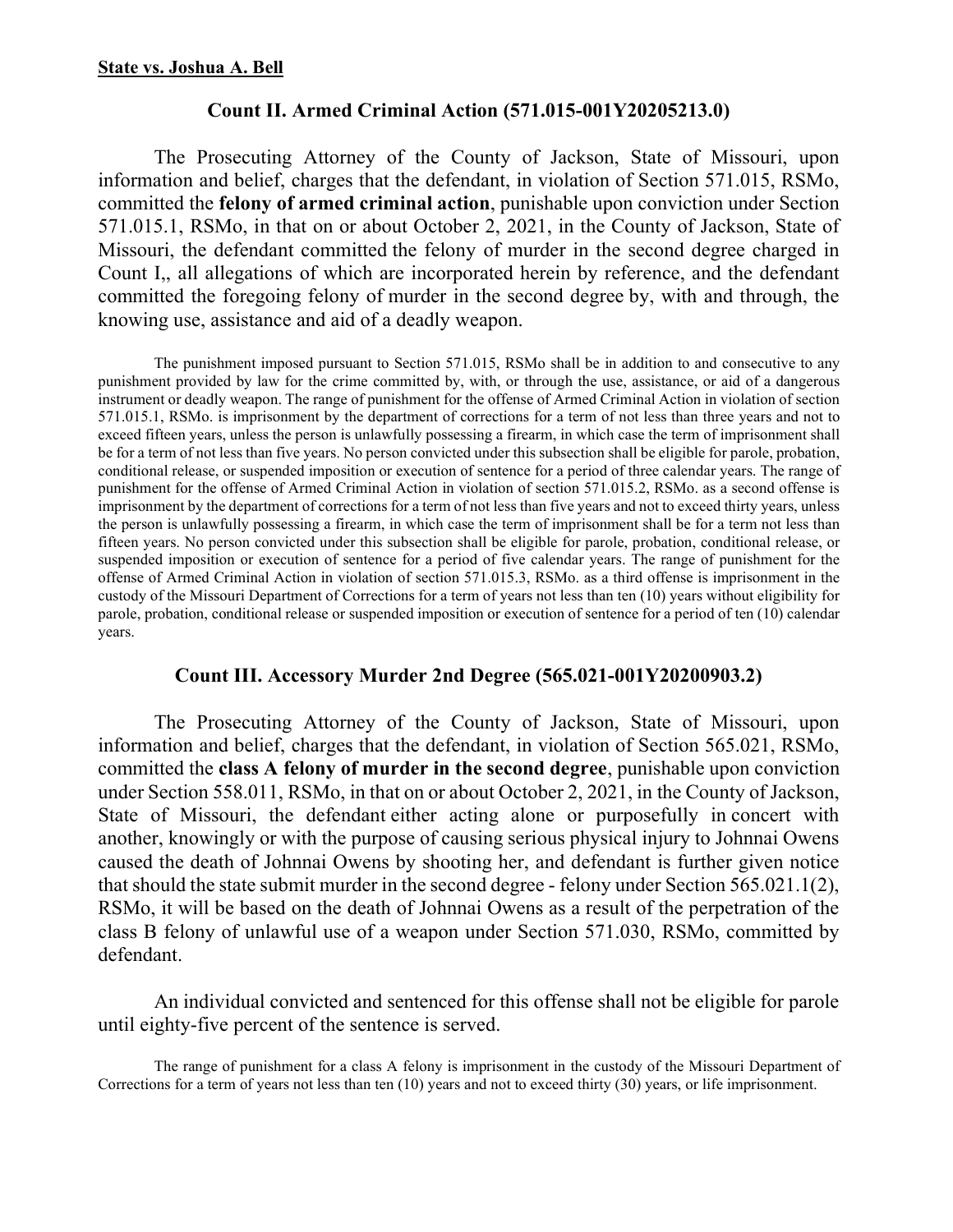# Count IV. Armed Criminal Action (571.015-001Y20205213.0)

The Prosecuting Attorney of the County of Jackson, State of Missouri, upon information and belief, charges that the defendant, in violation of Section 571.015, RSMo, committed the felony of armed criminal action, punishable upon conviction under Section 571.015.1, RSMo, in that on or about October 2, 2021, in the County of Jackson, State of Missouri, the defendant committed the felony of murder in the second degree charged in Count III, all allegations of which are incorporated herein by reference, and the defendant committed the foregoing felony of murder in the second degree by, with and through, the knowing use, assistance and aid of a deadly weapon.

The punishment imposed pursuant to Section 571.015, RSMo shall be in addition to and consecutive to any punishment provided by law for the crime committed by, with, or through the use, assistance, or aid of a dangerous instrument or deadly weapon. The range of punishment for the offense of Armed Criminal Action in violation of section 571.015.1, RSMo. is imprisonment by the department of corrections for a term of not less than three years and not to exceed fifteen years, unless the person is unlawfully possessing a firearm, in which case the term of imprisonment shall be for a term of not less than five years. No person convicted under this subsection shall be eligible for parole, probation, conditional release, or suspended imposition or execution of sentence for a period of three calendar years. The range of punishment for the offense of Armed Criminal Action in violation of section 571.015.2, RSMo. as a second offense is imprisonment by the department of corrections for a term of not less than five years and not to exceed thirty years, unless the person is unlawfully possessing a firearm, in which case the term of imprisonment shall be for a term not less than fifteen years. No person convicted under this subsection shall be eligible for parole, probation, conditional release, or suspended imposition or execution of sentence for a period of five calendar years. The range of punishment for the offense of Armed Criminal Action in violation of section 571.015.3, RSMo. as a third offense is imprisonment in the custody of the Missouri Department of Corrections for a term of years not less than ten (10) years without eligibility for parole, probation, conditional release or suspended imposition or execution of sentence for a period of ten (10) calendar years.

# Count V. Accessory Murder 2nd Degree (565.021-001Y20200903.2)

The Prosecuting Attorney of the County of Jackson, State of Missouri, upon information and belief, charges that the defendant, in violation of Section 565.021, RSMo, committed the class A felony of murder in the second degree, punishable upon conviction under Section 558.011, RSMo, in that on or about October 2, 2021, in the County of Jackson, State of Missouri, the defendant, either acting alone or purposefully in concert with another, knowingly or with the purpose of causing serious physical injury to Kanen X. Wheaton caused the death of Kanen X. Wheaton by shooting him, and defendant is further given notice that should the state submit murder in the second degree - felony under Section 565.021.1(2), RSMo, it will be based on the death of Kanen X. Wheaton as a result of the perpetration of the class B felony of unlawful use of a weapon under Section 571-030, RSMo, committed by defendant.

An individual convicted and sentenced for this offense shall not be eligible for parole until eighty-five percent of the sentence is served.

The range of punishment for a class A felony is imprisonment in the custody of the Missouri Department of Corrections for a term of years not less than ten (10) years and not to exceed thirty (30) years, or life imprisonment.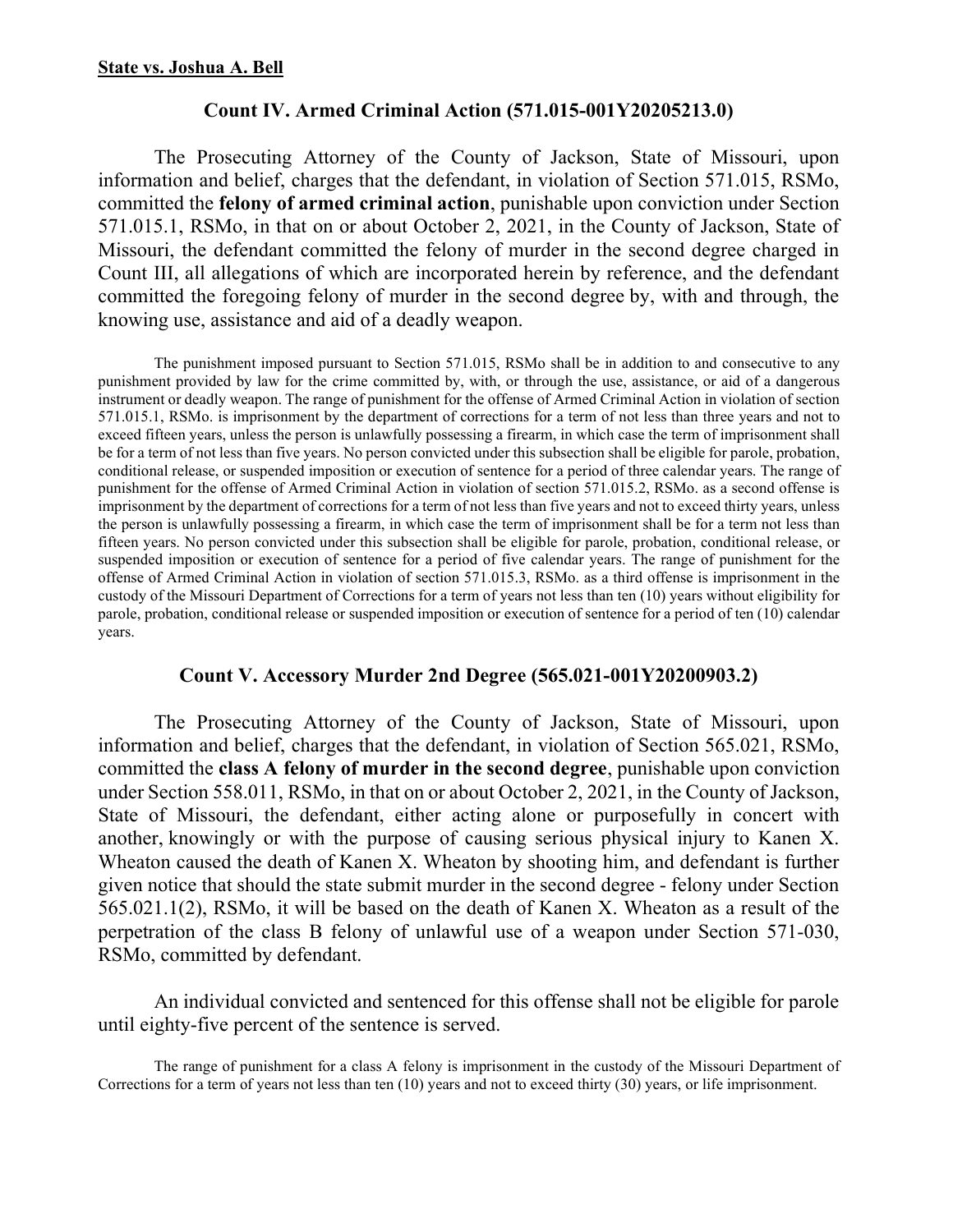# Count VI. Armed Criminal Action (571.015-001Y20205213.0)

The Prosecuting Attorney of the County of Jackson, State of Missouri, upon information and belief, charges that the defendant, in violation of Section 571.015, RSMo, committed the felony of armed criminal action, punishable upon conviction under Section 571.015.1, RSMo, in that on or about October 2, 2021, in the County of Jackson, State of Missouri, the defendant committed the felony of murder in the second degree charged in Count V, all allegations of which are incorporated herein by reference, and the defendant committed the foregoing felony of murder in the second degree by, with and through, the knowing use, assistance and aid of a deadly weapon.

The punishment imposed pursuant to Section 571.015, RSMo shall be in addition to and consecutive to any punishment provided by law for the crime committed by, with, or through the use, assistance, or aid of a dangerous instrument or deadly weapon. The range of punishment for the offense of Armed Criminal Action in violation of section 571.015.1, RSMo. is imprisonment by the department of corrections for a term of not less than three years and not to exceed fifteen years, unless the person is unlawfully possessing a firearm, in which case the term of imprisonment shall be for a term of not less than five years. No person convicted under this subsection shall be eligible for parole, probation, conditional release, or suspended imposition or execution of sentence for a period of three calendar years. The range of punishment for the offense of Armed Criminal Action in violation of section 571.015.2, RSMo. as a second offense is imprisonment by the department of corrections for a term of not less than five years and not to exceed thirty years, unless the person is unlawfully possessing a firearm, in which case the term of imprisonment shall be for a term not less than fifteen years. No person convicted under this subsection shall be eligible for parole, probation, conditional release, or suspended imposition or execution of sentence for a period of five calendar years. The range of punishment for the offense of Armed Criminal Action in violation of section 571.015.3, RSMo. as a third offense is imprisonment in the custody of the Missouri Department of Corrections for a term of years not less than ten (10) years without eligibility for parole, probation, conditional release or suspended imposition or execution of sentence for a period of ten (10) calendar years.

# Count VII. Unlawful Use Of Weapon - Subsection 9 - Shoot At/From Motor Vehicle, At Person, Motor Vehicle Or Building (571.030-020Y20205213.0)

The Prosecuting Attorney of the County of Jackson, State of Missouri, upon information and belief, charges that the defendant, in violation of Section 571.030, RSMo, committed the class B felony of unlawful use of a weapon, punishable upon conviction under Sections 558.011 and 571.030.9, RSMo, in that on or about October 2, 2021, in the County of Jackson, State of Missouri, the defendant, knowingly shot a firearm from a black Chevrolet Traverse, a motor vehicle.

The range of punishment for a class B felony is imprisonment in the custody of the Missouri Department of Corrections for a term of years not less than five (5) years and not to exceed fifteen (15) years.

# Count VIII. Armed Criminal Action (571.015-001Y20205213.0)

The Prosecuting Attorney of the County of Jackson, State of Missouri, upon information and belief, charges that the defendant, in violation of Section 571.015, RSMo, committed the felony of armed criminal action, punishable upon conviction under Section 571.015.1, RSMo, in that on or about October 2, 2021, in the County of Jackson, State of Missouri, the defendant committed the felony of unlawful use of a weapon charged in Count VII, all allegations of which are incorporated herein by reference, and the defendant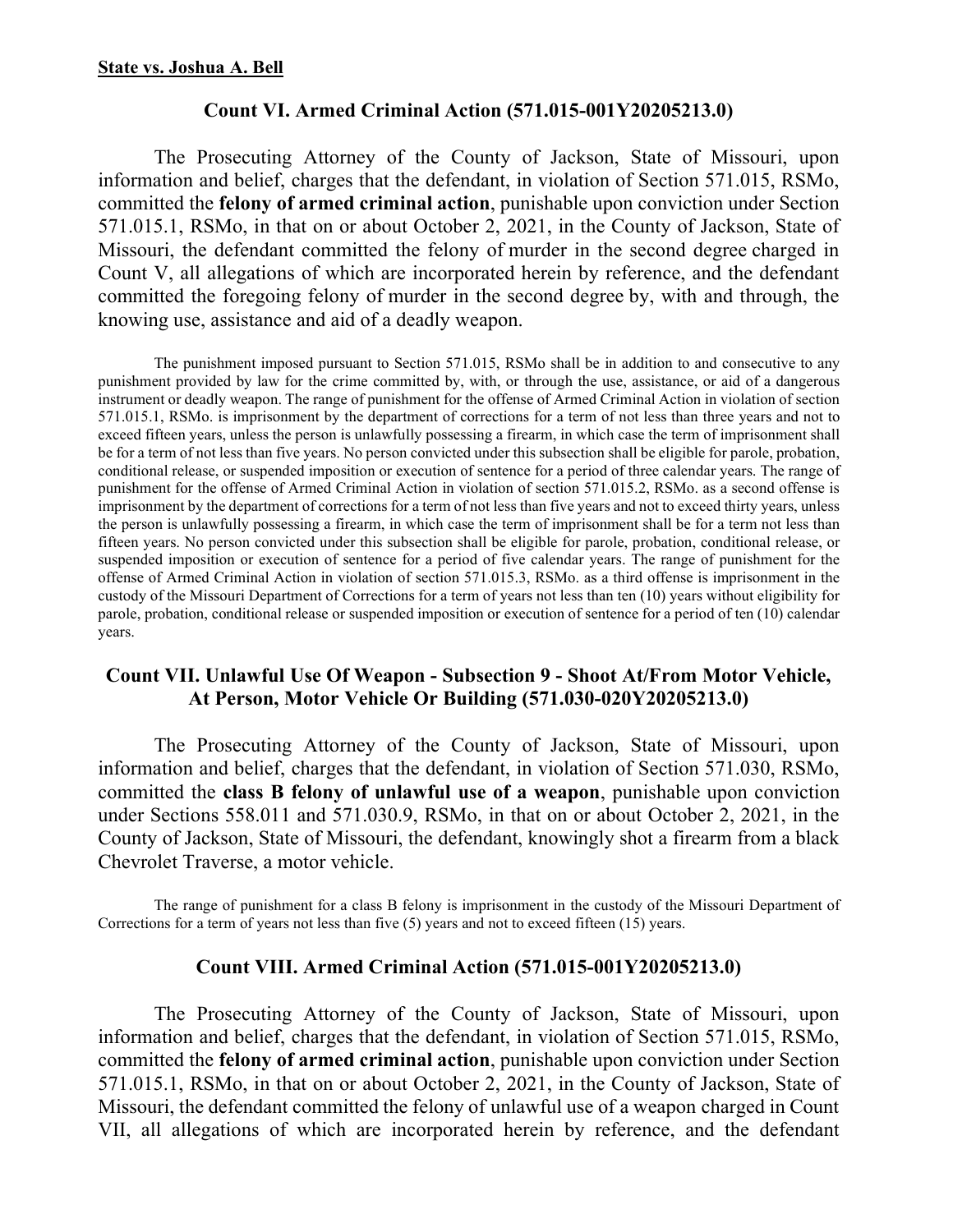#### State vs. Joshua A. Bell

# committed the foregoing felony of unlawful use of a weapon by, with and through, the knowing use, assistance and aid of a deadly weapon.

The punishment imposed pursuant to Section 571.015, RSMo shall be in addition to and consecutive to any punishment provided by law for the crime committed by, with, or through the use, assistance, or aid of a dangerous instrument or deadly weapon. The range of punishment for the offense of Armed Criminal Action in violation of section 571.015.1, RSMo. is imprisonment by the department of corrections for a term of not less than three years and not to exceed fifteen years, unless the person is unlawfully possessing a firearm, in which case the term of imprisonment shall be for a term of not less than five years. No person convicted under this subsection shall be eligible for parole, probation, conditional release, or suspended imposition or execution of sentence for a period of three calendar years. The range of punishment for the offense of Armed Criminal Action in violation of section 571.015.2, RSMo. as a second offense is imprisonment by the department of corrections for a term of not less than five years and not to exceed thirty years, unless the person is unlawfully possessing a firearm, in which case the term of imprisonment shall be for a term not less than fifteen years. No person convicted under this subsection shall be eligible for parole, probation, conditional release, or suspended imposition or execution of sentence for a period of five calendar years. The range of punishment for the offense of Armed Criminal Action in violation of section 571.015.3, RSMo. as a third offense is imprisonment in the custody of the Missouri Department of Corrections for a term of years not less than ten (10) years without eligibility for parole, probation, conditional release or suspended imposition or execution of sentence for a period of ten (10) calendar years.

The facts that form the basis for this information and belief are contained in the statement(s) of facts filed contemporaneously herewith, made a part hereof, and submitted as a basis upon which this court may find the existence of probable cause.

Wherefore, the Prosecuting Attorney prays that an arrest warrant be issued as provided by law.

# JEAN PETERS BAKER

 Prosecuting Attorney Jackson County, Missouri by,

/s/ Paul M. Conklin III

 Paul M. Conklin III (#66958) Assistant Prosecuting Attorney 415 E. 12th Street 11th Floor Kansas City, MO 64106 (816) 881-3824 PTConklin@jacksongov.org

# WITNESSES:

- 1. DET Scott M. Emery, 1125 Locust, Kansas City, MO 64106
- 2. CST Kellie Green, 2645 Brooklyn Avenue, Kansas City, MO 64127
- 3. DET Hobart D. Price, 1125 Locust, Kansas City, MO 64106
- 4. Atty. Office, 415 E 12th St, Floor 11, Kansas City, MO 64106
- 5. CST Benjamin Simmons, 2645 Brooklyn Ave., Kansas City, MO 64127
- 6. DET Bradley N. Thomas, 1125 Locust, Kansas City, MO 64106
- 7. DET Daniel G Thomas, 1125 Locust, Kansas City, MO 64106
- 8. PO Adison D. Waterman, 1125 Locust, Kansas City, MO 64106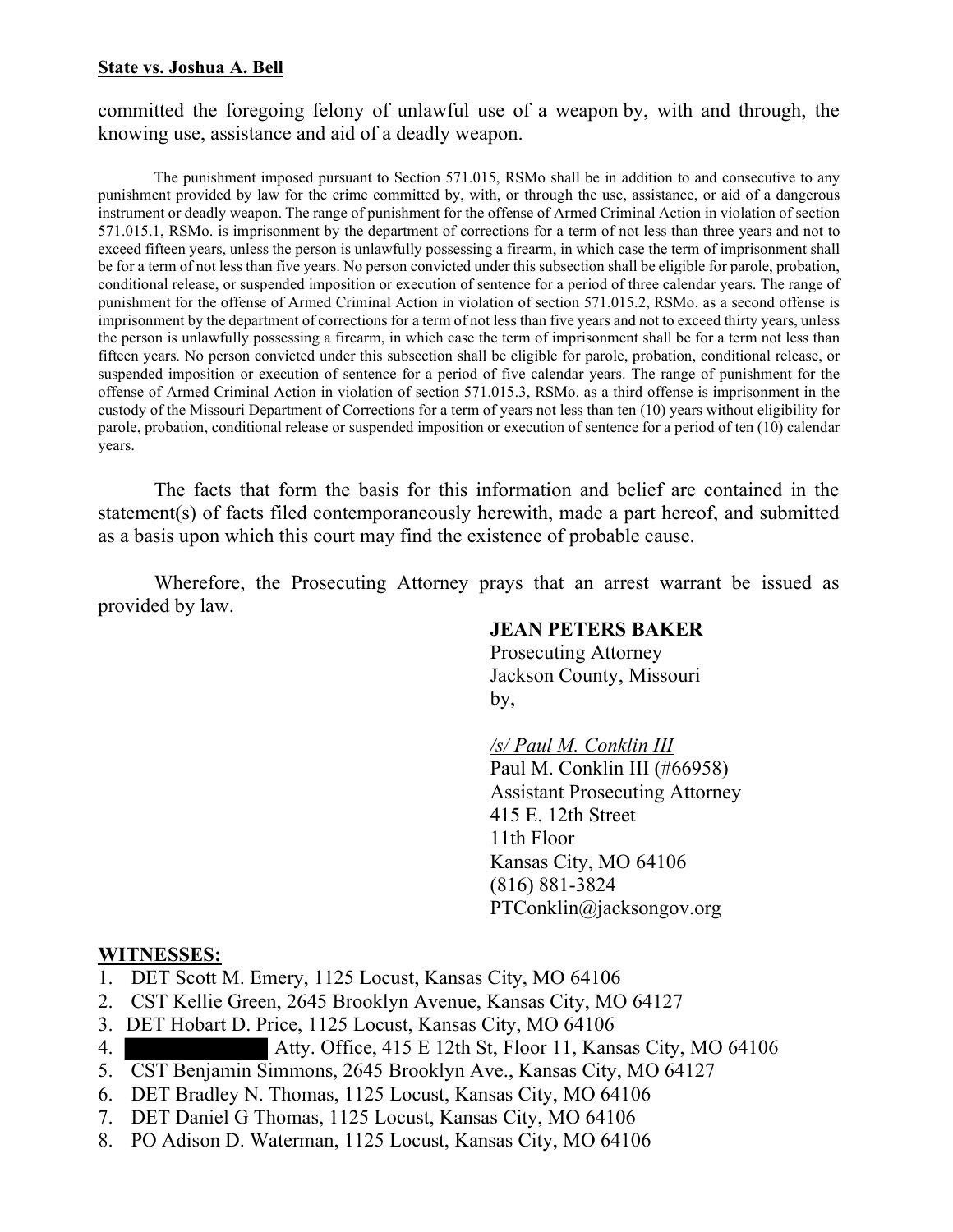<span id="page-5-1"></span><span id="page-5-0"></span>

| Detective Scott Emery #4161<br>$I_{\star}$<br>(Name and identify law enforcement officer, or person having information as probable cause.) |        |                           |                                            |    |
|--------------------------------------------------------------------------------------------------------------------------------------------|--------|---------------------------|--------------------------------------------|----|
| knowing that false statements on this form are punishable by law, state that the facts contained herein are true.                          |        |                           |                                            |    |
| I have probable cause to believe that on $10-02-2021$                                                                                      | (Date) |                           | at 2739 Spruce<br>(Address)                | 1n |
|                                                                                                                                            |        |                           |                                            |    |
| Kansas City, Jackson                                                                                                                       |        | Missouri Joshua Bell      |                                            |    |
| (County)                                                                                                                                   |        | (Name of Offender $(s)$ ) |                                            |    |
| $B/M$ , 01/12/2001<br>(Description of Identity)                                                                                            |        |                           | committed one or more criminal offense(s). |    |

Murder, ACA, FIP

The facts supporting this belief are as follows:

On 10-02-2021 at 1551 hours, Officers from the Kansas City Missouri Police Department were dispatched to 27th/Spruce in regard to a sound of shots call. Upon arrival three Deceased victims were located in front of 2739 Spruce Ave., Kansas City, Jackson County, Missouri.

Witnesses stated just prior to the shooting they observed a black SUV pull up and the occupants of the SUV opened fire on the victims who were outside 2739 Spruce. One black male suspect exited the suspect vehicle to fire at the victims. Spent handgun shell casings and spent rifle shell casings were located in the street.

The Jackson County Medical Examiner's Office conducted autopsies of the three Victims and advised they would be ruling all the deaths murders.

Surveillance video was obtained in the area and the black SUV believed to have been driven by the suspects was determined to be a black Chevrolet Traverse with a Missouri License plate of GG6K1D. A camera captured the black Chevrolet Traverse turning around near the Blue Valley Townhomes on 23rd Street. In the surveillance video the passenger is seen to be a black male with braids over his face. The driver is a black male with a hooded sweatshirt covering his hair. A search of the license plate revealed a license plate reader hit at 55/Prospect on 09/30/2021. A review of city cameras showed the black Chevrolet Traverse drove to the Family Dollar at 5440 Prospect Ave., Kansas City, Jackson County, Missouri (39.02742, -94.55544) on 09/30/2021 at 11:53a.m. Surveillance video at the Family Dollar showed the driver of the black Chevrolet Traverse to be similar in appearance to the occupants who were driving the black Chevrolet Traverse on the day of the homicide.

The black Chevrolet Traverse was observed parked in the rear driveway of 5525 Lydia on 10-05-2021. Surveillance was conducted and at approximately 1250 hours, detectives observed Baker exit the rear door of the residence and approach the driver's door of a *black 2014 Chevrolet Traverse bearing Missouri license GG6 K1D (VIN:*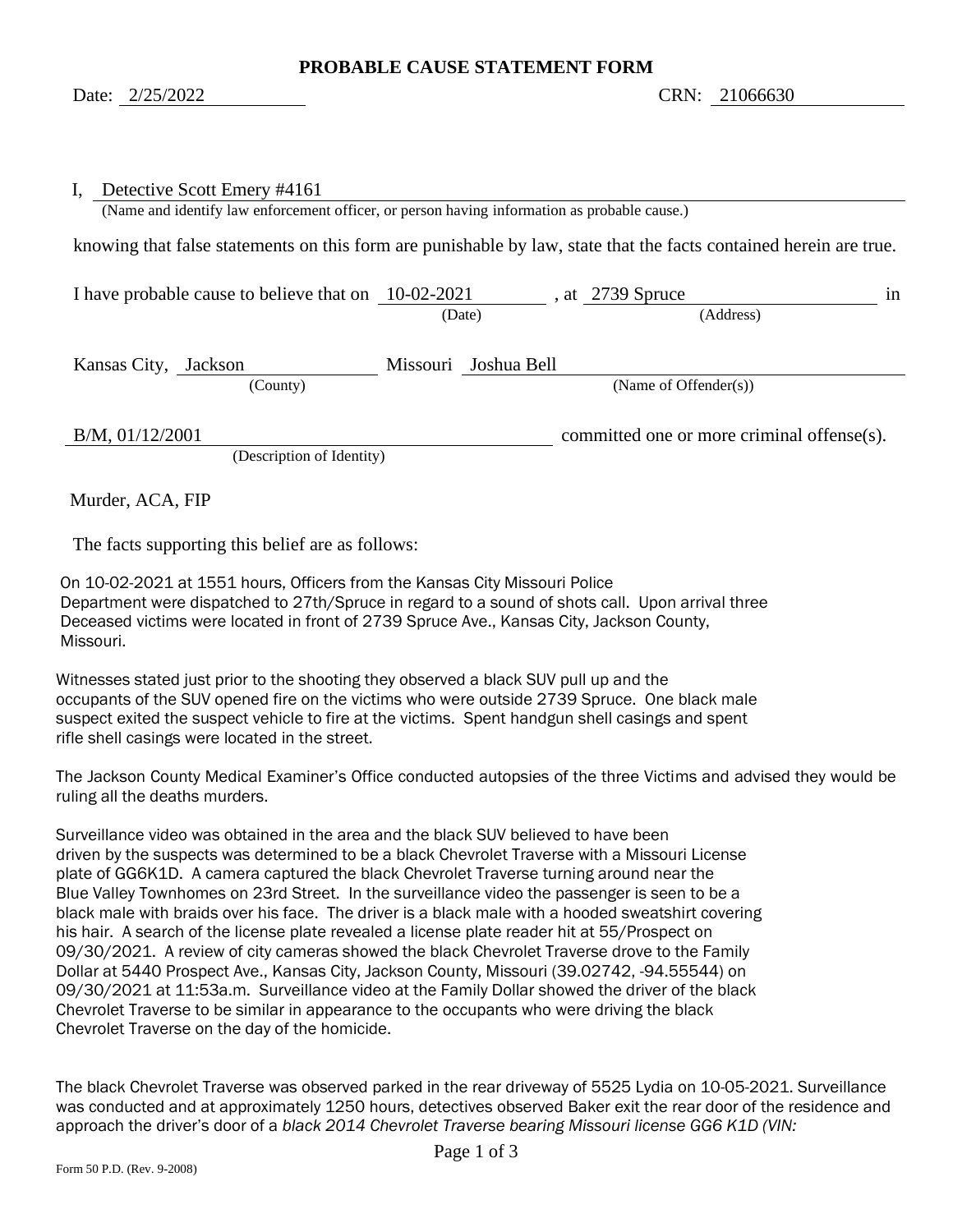## **PROBABLE CAUSE STATEMENT FORM**

#### CRN [21066630](#page-5-0)

*1GNKRGKD5EJ153117)*, which was parked in the rear driveway. At that time, Officers conducted a car check and took BAKER into custody without incident. It should be noted BAKER was carrying the keys to the vehicle at the time he was contacted.

Baker was interviewed after being advised of his Miranda rights. Baker initially denied any involvement in the murders. He viewed a still photograph of the Chevrolet Traverse from the surveillance footage from Blue Valley Park just minutes prior to the murders. He identified himself as the vehicles driver. Baker began by admitting to driving the vehicle but denied shooting. He stated the other suspects wanted him to drive because he had a "clean car" and the Police wouldn't stop him. Later he admitted to shooting but stated he fired at the legs of the victims. He told detectives he was under threat of being shot during the murders by one of the co-conspirators. It was later determined the co-conspirator Baker advised had a gun to his head was actually in custody in the Wyandotte County Jail. Baker was interviewed again and confronted with the fact that the person he provided to Police was in custody. Baker ultimately identified Joshua Bell, and the community is the co-conspirators involved in the murder.

A search warrant was obtained for Bakers phone and showed the following messages between Joshua Bell and Lucas Baker.

I observed the following message from 816-330-1533 (Joshua Bell) to 816-721-5933 (Lucas Baker) on 10/02/2021.

From Joshua Bell to Lucas Baker on 10/02/2021 at 04:58:56am: It's unconditional wit you on my kids i love you to death big brotha‼<sup>●</sup>

From Lucas Baker to Joshua Bell on 10/02/2021 at 06:28:53am: I dozed off but it's unconditional with you too lil brother

From Joshua Bell to Lucas Baker on 10/02/2021 at 01:23:49pm: U up?

From Lucas Baker to Joshua Bell on 10/02/2021 at 01:25:04pm: Yea

From Joshua Bell to Lucas Baker on 10/02/2021 at 01:25:25pm: Lets slide to sports so i can take sum bullets From Lucas Baker to Joshua Bell on 10/02/2021 at 01:29:51pm: Here I come

From Joshua Bell to Lucas Baker on 10/02/2021 at 01:30:23pm: Hold on lemme get up n dresssrd

From Lucas Baker to Joshua Bell on 10/02/2021 at 01:30:29pm: Ok

From Joshua Bell to Lucas Baker on 10/02/2021 at 01:30:30pm: Gimme like 20

From Lucas Baker to Joshua Bell on 10/02/2021 at 01:30:35: Bet

A search warrant was obtained for Joshua Bell's cell phone. In the phone a video was located with a date and time of October 2, 2021 at 02:30pm where the passenger in a Chevrolet Traverse is recording a video. The video shows the street sign at 34/ Bales. The phone then pans inside the vehicle and the interior is recognizable as a Chevrolet Traverse with wood grain trim. A Core water bottle is seen in the cup holder of the Chevrolet Traverse. The black Chevrolet Traverse that was towed from 5525 Lydia and belonging to Lucas Baker had a Core water bottle in the center console and has wood grain trim and is still in custody at the Kansas City Missouri Tow Lot. The video shows the front passenger in the Chevrolet Traverse also shows a green and black AR-15 style rifle with a scope on it. While Detective interviewed Joshua Bell they observe him to have tattoos of dice on his left forearm. The person holding the rifle can be seen with the same tattoos of the left forearm. An IPhone with a grey and white case is seen laying on the center console which appears to be the same as the IPhone that belongs to Lucas Baker. The driver can be seen with what appears to be a tan and black gun tucked under his right leg between the driver's leg and driver's seat. A picture in Lucas Baker's phone showed a gun with a tan grip and black slide.